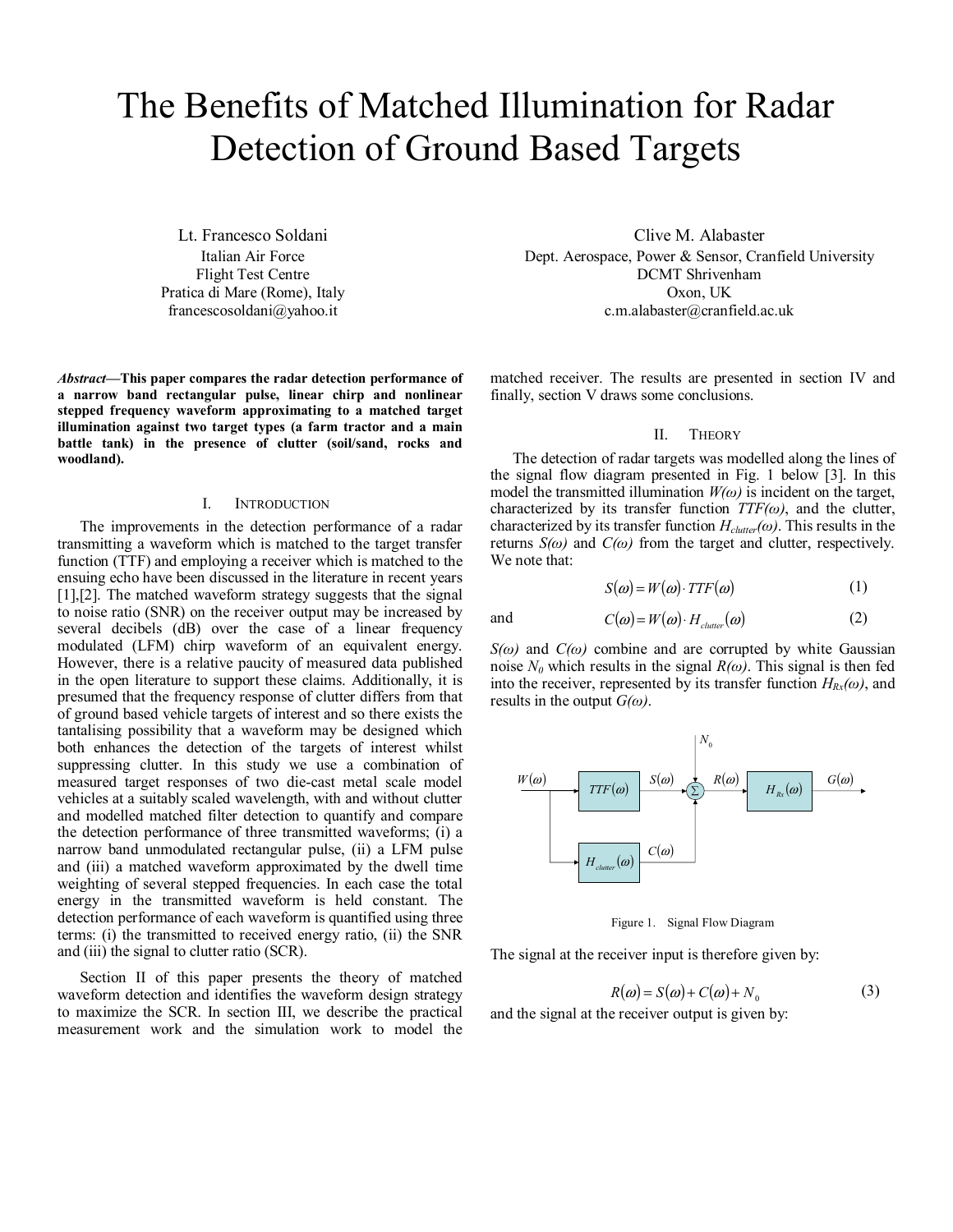$$
G(\omega) = R(\omega) \cdot H_{Rx}(\omega) \tag{4}
$$

Matched illumination is obtained for the case when  $W(\omega) = TTF^*(\omega)$  and the maximum SNR is obtained when  $H_{Rx}(\omega) = S^*(\omega)$ , where \* denotes the complex conjugate.

The objective of matched illumination is to optimise the transmitted waveform, *W(ω)*, for two objectives. Firstly, to maximize the target echo signal, *S(ω)* and secondly to minimise the clutter return, *C(ω)*. Multi-objective optimisation problems are often characterized by having multiple solutions known as a Pareto set. However, it can be shown that the maximum SCR does not depend on the illumination waveform since it is applied both to the target transfer function and to the clutter transfer function. It turns out that:

$$
SCR = \int_{-\infty}^{\infty} \left| \frac{S(\omega)}{C(\omega)} \right|^2 d\omega = \int_{-\infty}^{\infty} \left| \frac{TTF(\omega)}{H_{clutter}(\omega)} \right|^2 d\omega \tag{5}
$$

i.e. the optimum illumination (at least against the clutter) is not a question of the waveform, but has to be investigated in the choice of appropriate limited bandwidth(s) where the ratio between the target and the clutter transfer functions is maximum. From this point of view, the best signal to noise plus clutter ratio (SNCR) is obtained by transmitting matched illumination and employing the matched receiver filter in order to maximise the SNR, and focussing both transmission and reception in the bandwidth(s) where the ratio between the target and the clutter transfer functions is a maximum.

#### III. PRACTICAL AND SIMULATION WORK

### *A. Practical Measurements*

The  $TTF(\omega)$  of two targets with and without clutter were measured in the laboratory. The measurement system was based on the use of a vector network analyser (VNA) operating in a reflection measurement mode over the band 75 to 105GHz. The VNA outputs a stepped frequency CW signal comprising 1601 discrete frequencies which approximates a linear FM chirp. The VNA output signal was transmitted from a waveguide horn antenna towards the target and echoes received back via the same antenna. The horn was orientated to transmit and receive on a vertical plane of polarisation. The received signal was transformed to the time domain via an inverse Fast Fourier Transform (inverse-FFT), time gated in order to isolate the target reflection and then the time gated data was transformed back into the frequency domain using an FFT. Two targets were considered; an M1A1 Abrams main battle tank (MBT) and a farm tractor, both as 1:32 scale die-cast metal models. These are notable since one is overtly military and the other civilian. Scaling the wavelength by the same factor as the model targets means that the laboratory measurements equate (approximately) to looking at the life sized vehicles using a band of 2.34 to 3.28 GHz. It is worth noting that no attempt is being made to

determine the true target responses of these vehicles but that two arbitrary targets were selected having considerable differences in their geometry and therefore in their transfer functions. Therefore, the full polarimetric signatures over all angular ranges were not measured since it was necessary only to capture a few examples of target transfer functions. The targets were mounted on a board whose reflection was at least 15dB lower than those of the vehicles and was therefore considered to be negligible. Target detection in clutter was carried out by placing the vehicles on the board upon which sand (to represent soil clutter), gravel (to represent clutter from rocks) or twigs and foliage (to represent woodland clutter) was also distributed. The transfer function of the target was measured in a head on and side on aspect. Similarly, the transfer functions of the clutter scenes was measured and also the composite target and clutter for various combinations of targets/aspects and clutter. The tractor and its transfer function in the head-on case and the tank and its transfer function in the head-on case are illustrated in Figs. 2 and 3, respectively.



*Tractor - head on*



Figure 2. Tractor (top) and Transfer Function, head-on (bottom)

The two transfer functions of the targets differ quite markedly from each other. The vertical scale of the transfer functions in Figs. 2 and 3 is an arbitrary scale of reflectivity in dB. Both are characterized by peak to peak variations of 30dB or more.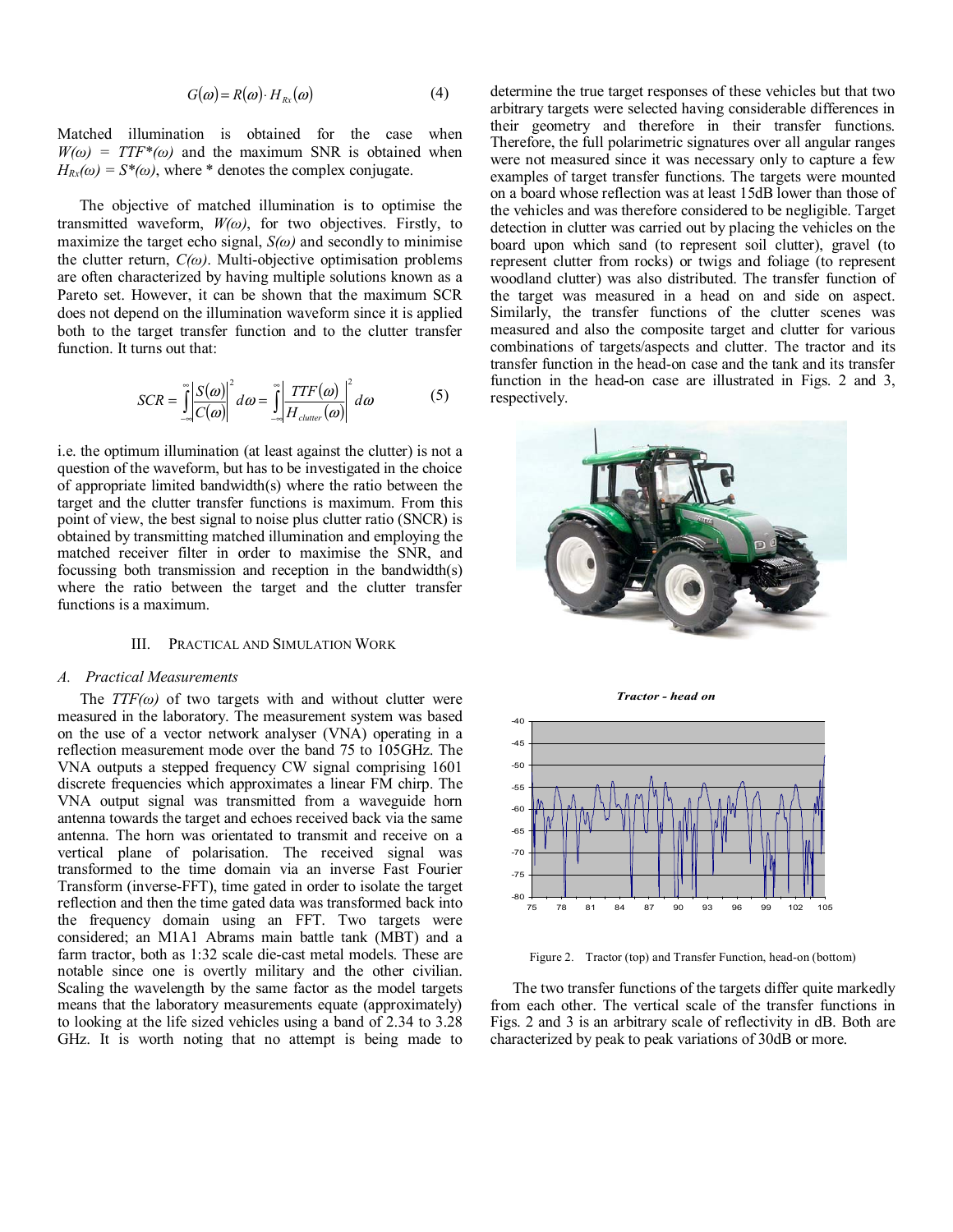

*Tank - head on*



Figure 3. Tank (top) and Transfer Function, head-on (bottom)

# *B. Modelled Detection Performance*

Three transmitted waveforms *W(ω)* were considered: (i) a rectangular pulse centred at 90GHz having a bandwidth of 2.2%, a LFM chirp over the full measurement band of 75 to 105GHz and the matched illumination over the band 75 to 105GHz all having the same total energy content. The receiver is modelled as having a noise figure of 10dB and a noise bandwidth,  $B_N$  given by:

$$
B_N = \frac{\int_{-\infty}^{\infty} |H_{Rx}(\omega)|^2 d\omega}{|H_{Rx}(\omega_0)|^2}
$$
 (6)

where  $H_{Rx}(\omega_0)$  represents the peak value of the receiver transfer function and noting also that  $H_{Rx}(\omega) = S^*(\omega)$ .

 The derivation of the matched transmitted waveforms,  $W(\omega)$ , was computed on the basis of the measured *TTF(* $\omega$ *)*. The computer simulation then derived the signals  $S(\omega)$ ,  $N_0$  and  $C(\omega)$ and hence the composite signal  $R(\omega)$ . The simulation also derived the receiver transfer function,  $H_{Rx}(\omega)$  as that function which is matched to  $S(\omega)$  for the case of the matched illumination. The function  $H_{Rx}(\omega)$  was maintained for all three test waveforms (rectangular pulse, LFM chirp and matched illumination). Finally, the output signal  $G(\omega)$  was computed. Three metrics were used to quantify the detection performance of each waveform and target plus clutter scene, namely: (i) the transmitted to received energy ratio, (ii) the SNR and (iii) the signal to clutter ratio (SCR).

In addition to this, the frequency bands yielding the optimum SNCR were identified for the cases of the targets in the various clutter scenes (soil, rocks and woodland) and for a uniform clutter transfer function  $(= -50dB)$  for reference purposes. These bands were selected on the basis that the SCR was within 35dB of its peak value (or 15dB for the uniform clutter transfer function) and were of width  $\geq$  5 frequency points (i.e.  $\geq$  75MHz). The -35dB level and 75MHz bandwidth were arbitrarily selected thresholds which captured the principal SCR peaks and avoided overly complex waveforms associated with the noisy SCR profiles. The three detection metrics for the reduced matched illumination bands of optimum SNCR were not simulated in this study.

### IV. RESULTS

The different combinations of target type, aspect and clutter type generate a mass of statistics. A summary of the results with a representative sample is given below.

# *A. Detection Metrics - Summary*

The transmitted to received energy ratio and the SNR of the rectangular pulse varies somewhat from one target/clutter combination to the next. This is because all its power is concentrated into a narrow band which may coincide with a peak (or trough) in the target transfer function. This suggests that the best detection performance results from a CW waveform (i.e. an infinitely narrow one) at a frequency coincident with the maximum value of *TTF(ω)*, however, this is not a practical waveform for most applications. In general, the spectrum of a narrow band rectangular pulse does not coincide with a *TTF(ω)* peak and so, in general, it is outperformed by the matched illumination. The matched illumination always outperforms the linear FM chirped waveform.

For the MBT target (head-on and side-on aspects) the transmit to receive energy ratio is between 20 to 38 dB superior for the matched illumination over the other two waveforms. This means that between 20 to 38 dB more transmitted power is required for the rectangular pulse and LFM waveforms in order to recover the same received energy, and hence the same detection performance, than for the matched illumination. The SNR of the matched illumination is between 19 and 43 dB better than that of other two waveforms. The SCR of the matched illumination is between 1.3 and 11 dB worse than that of the other two waveforms. For the tractor (both aspects) the transmit to receive energy ratio is between 10 to 40 dB superior for the matched illumination over the other two waveforms. The SNR of the matched illumination is between 10 and 46 dB better than that of the other two waveforms. The SCR of the matched illumination is between 0.1 and 17 dB worse than that of the other two waveforms.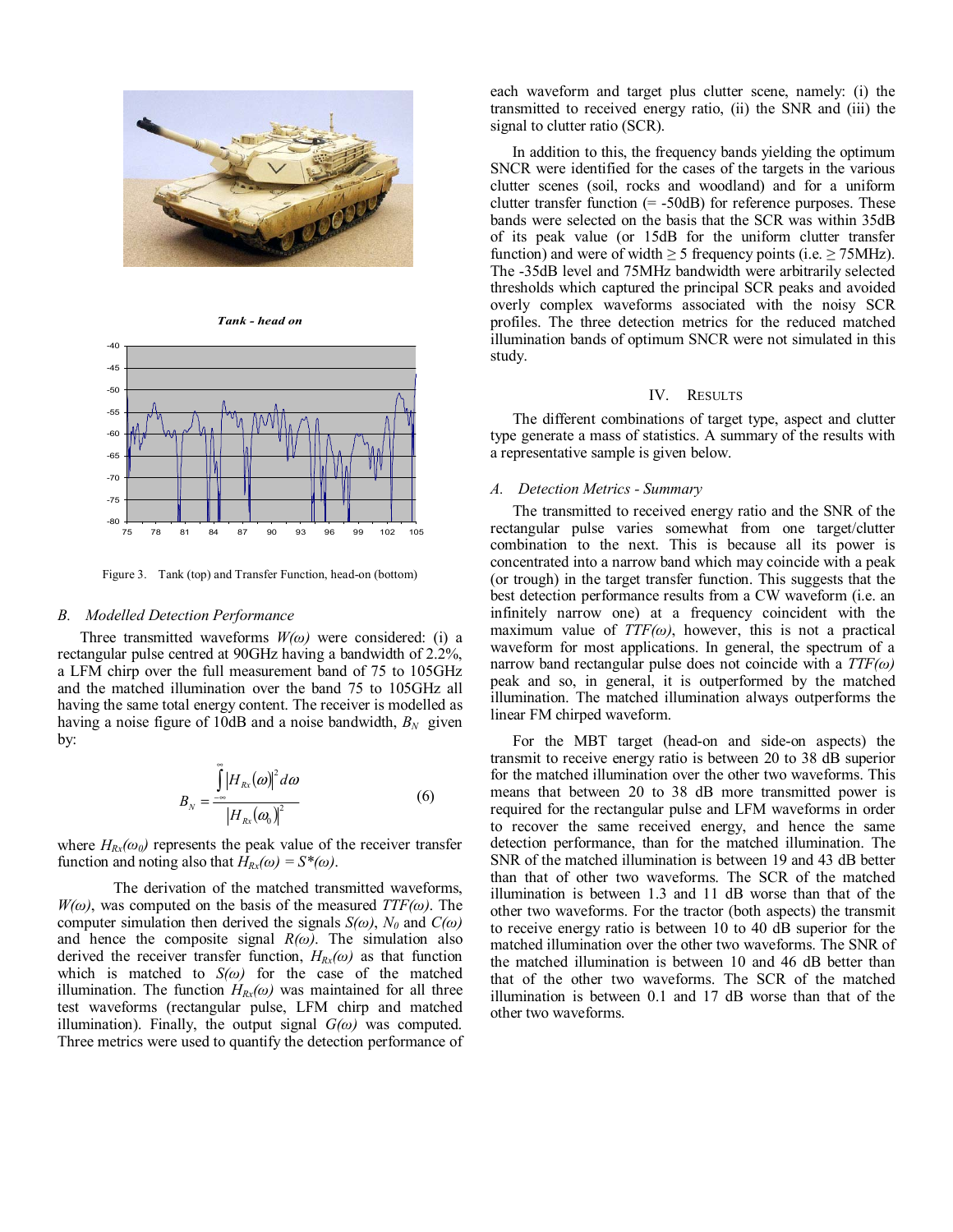## *B. Detection Metrics – Representative Sample*

The case of the MBT in a head on aspect in the presence of rock clutter is fairly representative of the trends observed throughout all the tests. For this situation we find that 30dB more transmitted power is required for the rectangular pulse and 28dB more power for the LFM chirp than is required for the matched waveform in order to recover the same received energy and hence the same detection performance. The SNR of the matched illumination is some 30 and 37dB better than those of the rectangular pulse and LFM waveforms, respectively. The SCR resulting from the matched illumination is around 6dB worse than the other two waveforms. This anomalous result arises because the waveform has not been optimised for the best SNCR since the transmitted energy is spread across the whole frequency range (75 to 105GHz) instead of being focussed into a few narrow, optimal bands.

#### *C. Matched Illumination Bands of Optimum SNCR*

For the matched illumination case of optimum SNCR, *W(ω)* was derived as an approximate match to *TTF(ω)* by identifying those bands for which the SCR exceeded an arbitrary threshold and then deriving nonlinear chirp waveforms within each band which are matched to *TTF(ω)*. Bands narrower than 5 FFT points were dismissed as these were regarded as noisy phenomena. The nonlinear chirps were synthesized using stepped frequency waveforms in which the step size was taken as 18.75MHz, this being the limitation of the VNA used. An example of a matched waveform is illustrated in Figs. 4, 5, 6 and 7. This case considers the tank target in a head on aspect with a constant clutter spectral power density at -50dB. Fig. 4 illustrates that there are three bands of maximum SCR which are within 15dB of its peak value. Within these bands, the  $TTF(\omega)$  is sampled in order to produce three corresponding matched waveforms, as illustrated in Fig. 5. Fig. 6 illustrates the stepped frequency samples necessary to provide the matched illumination within the three bands previously identified. The matched waveforms may be produced by varying the power or dwell time at each frequency sample. In this study, a variation of dwell time is assumed and results in nonlinear chirp waveforms. Fig. 7 illustrates the nonlinear chirp waveforms necessary to provide the matched illumination within each band. The total matched waveform can be formed by stitching the three nonlinear chirps together.



Figure 4. Bands of Maximum SCR (Tank, head-on)



Figure 5. Bands of Matched Illumination (Tank, head-on)



Figure 6. Bands of Optimum SNCR (Tank, head-on)